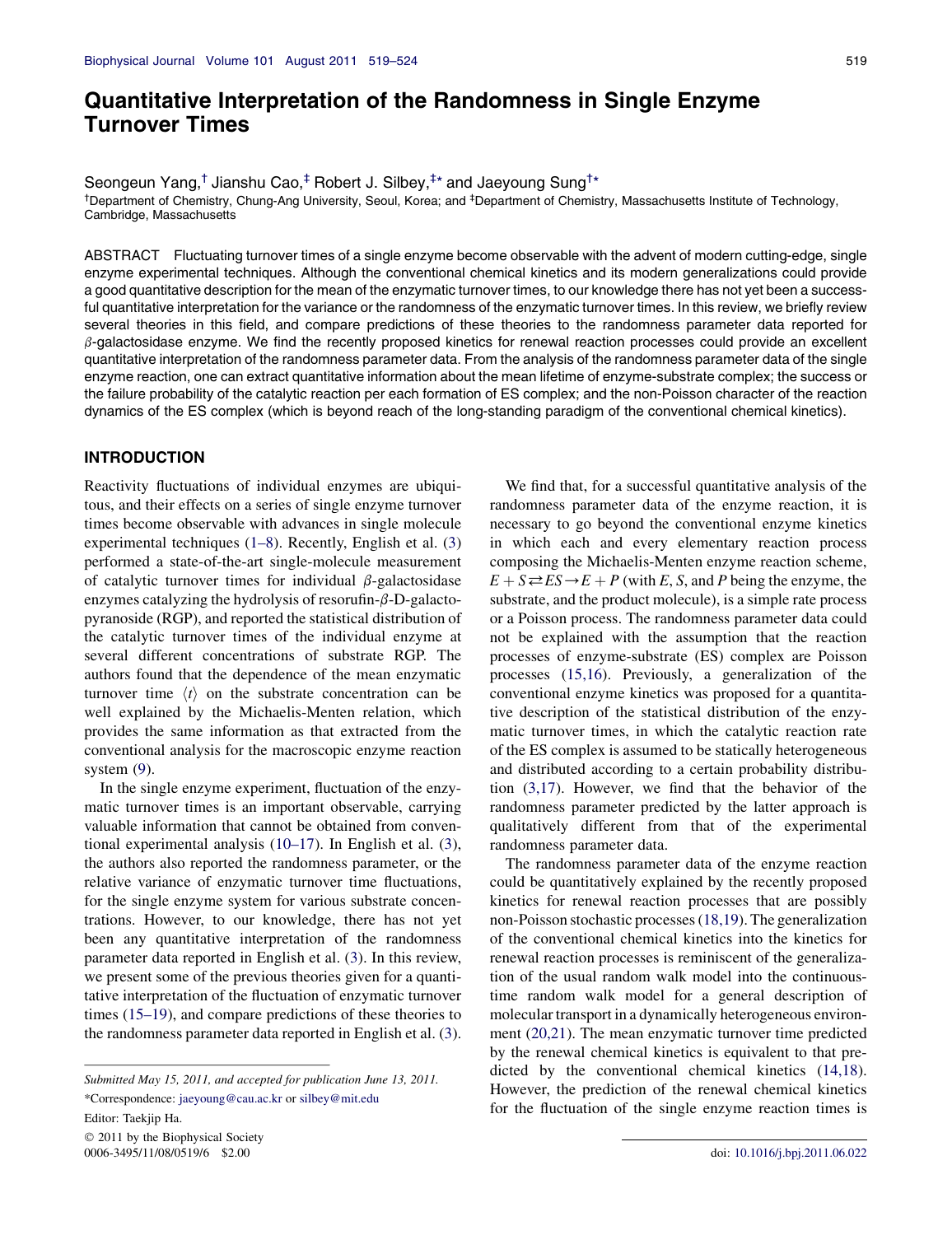much different from that of the conventional chemical kinetics whenever the stochastic properties of enzyme's reaction processes deviate from those of Poisson processes ([19\)](#page-5-0).

To begin, we present a review of the straightforward application of the conventional chemical kinetics for description of statistical distribution,  $\psi(t)$ , of enzymatic turnover times for the Michaelis-Menten scheme [\(15,16\)](#page-5-0), which is then followed by reviews of a couple of modern theories that aim for quantitative description of the single enzyme turnover-time distribution [\(3,17–19](#page-5-0)). After the review of the theories, direct comparison is made between the predictions of these theories and the experimental data for the dependence of the randomness parameter on the substrate concentration.

## CONVENTIONAL CHEMICAL KINETICS

A straightforward application of the conventional chemical kinetics to the single enzyme catalytic reaction,

$$
E + S \overset{k_1}{\underset{k_{-1}}{\rightleftharpoons}} ES \overset{k_2}{\longrightarrow} E + P, \text{ yields}
$$
\n
$$
\frac{dP_{E+S}(t)}{dt} = -k_1[S]P_{E+S}(t) + k_{-1}P_{ES}(t), \qquad (1a)
$$

$$
\frac{dP_{ES}(t)}{dt} = k_1[S]P_{E+S}(t) - k_{-1}P_{ES}(t) - k_2P_{ES}(t), \quad (1b)
$$

$$
\frac{dP_{E+P}(t)}{dt} = k_2 P_{ES}(t),\tag{1c}
$$

where  $P_J(t)$  denotes the probability that the single enzyme system is in chemical state J at time  $t$  [\(15,16,22](#page-5-0)). The initial condition associated with Eq. 1 is  $P_{E+S}(0) = 1$ ,  $P_{ES}(0) = P_{E+P}(0) = 0$ . The values  $k_1, k_{-1}$ , and  $k_2$ , respectively, denote the rate constant for the association reaction  $E + S \rightarrow ES$  of substrate molecules to the enzyme, that for the dissociation reaction  $E + S \leftarrow ES$ , and that for the catalytic reaction  $ES \rightarrow E + P$  of ES complex. The value [S] denotes the number density of substrate molecules in the system. We assume that the number of substrate molecules in the system is so large that [S] does not change in time appreciably during the repeated measurements of fluctuating turnover times of a single enzyme. The solution of Eq. 1 can be easily obtained and is well known ([23\)](#page-5-0).

The statistical distribution  $\psi(t)$  of the time elapsed for completion of a single enzyme catalytic reaction is related to  $P_{E+P}(t)$  by  $P_{E+P}(t) = \int_0^t d\tau \psi(\tau)$ . Therefore, the enzymatic turnover-time distribution  $\psi_C(t)$  in the conventional chemical kinetics is given by

$$
\psi_C(t) = \frac{d}{dt} P_{E+P}(t) = k_2 P_{ES}(t). \tag{2}
$$

Substituting the solution of Eq. 1 into Eq. 2, one gets the analytic expression for  $\psi_C(t)$  as

$$
\psi_C(t) = \frac{\alpha \beta}{\beta - \alpha} \left( e^{-\alpha t} - e^{-\beta t} \right). \tag{3}
$$

Here  $\alpha$  and  $\beta$  are time-independent constants given by  $\alpha = 2^{-1}(\lambda - \sqrt{\lambda^2 - 4\xi})$  and  $\beta = 2^{-1}(\lambda + \sqrt{\lambda^2 - 4\xi})$ , with  $\lambda$  and  $\xi$  being  $\lambda = k_1[S] + k_{-1} + k_2$  and  $\xi = k_2k_1[S]$ , respectively.

The mean,  $\langle t \rangle_C (\equiv \int_0^\infty dt \, t \psi_C(t))$ , of the enzymatic turnover-time distribution  $\psi_C(t)$  in Eq. 3 is

$$
\langle t \rangle_C = \langle t \rangle_{\min} \bigg( 1 + \frac{K_M}{[S]} \bigg), \tag{4}
$$

where  $\langle t \rangle_{\text{min}}$  and  $K_M$  are the mean turnover time in the high substrate concentration limit and the Michaelis-Menten constant given by  $\langle t \rangle_{\text{min}} = k_2^{-1}$  and  $K_M = k_{-1} + k_2/k_1$ . The randomness parameter  $Q$  for an enzymatic turnovertime distribution  $\psi(t)$  is defined by

$$
Q = \frac{\langle t \rangle^2 - \langle t \rangle^2}{\langle t \rangle^2} - 1, \tag{5}
$$

where  $\langle t^n \rangle$  is the n<sup>th</sup> moment of the enzymatic turnover-time distribution  $\psi(t)$ , i.e.,  $\langle t^n \rangle = \int_0^\infty t^n \psi(t) dt$ . The expression for the randomness parameter for the enzymatic turnover-time distribution  $\psi_C(t)$  given in Eq. 3 can be obtained as ([15,17](#page-5-0))

$$
Q_C = -\frac{2p_2^0 x}{(1+x)^2},\tag{6}
$$

where  $p^0_2$  and x are given by  $p^0_2 = k_2/(k_{-1} + k_2)$  and  $x =$  $[S]/K_M$ , respectively. Note that the randomness parameter predicted by the conventional chemical kinetics assumes a negative value for the whole range of substrate concentrations, which is inconsistent with the positive randomness parameter data for  $\beta$ -galactosidase reported in English et al. ([3\)](#page-5-0).

# STATICALLY HETEROGENEOUS ENZYME REACTION KINETICS

A generalization of the conventional chemical kinetics that predicts a positive randomness parameter is made in English et al. ([3](#page-5-0)) and Kou et al. ([17\)](#page-5-0) in which a probability distribution  $w(k_2)$  of the rate coefficient  $k_2$  of the catalytic reaction of the ES complex is assumed, and the following form of enzymatic turnover-time distribution is suggested:

$$
\psi_{\rm GC}(t) = \int dk_2 w(k_2) \psi_C(t). \tag{7}
$$

Noting that the *n*<sup>th</sup> moment  $\langle t^n \rangle_{\text{GC}} (\equiv \int_0^\infty t^n \psi_{\text{GC}}(t) dt)$  of  $\psi_{\text{GC}}(t)$  is given by  $\langle t^n \rangle_{\text{GC}} = \int dk_2 w(k_2) \langle t^n \rangle_c$ , with  $\langle t^n \rangle_c$ being the n<sup>th</sup> moment of  $\psi_c(t)$  given in Eq. 3, one can recover Eq. 4 for the mean  $\langle t \rangle$ <sub>GC</sub> of the enzymatic turnover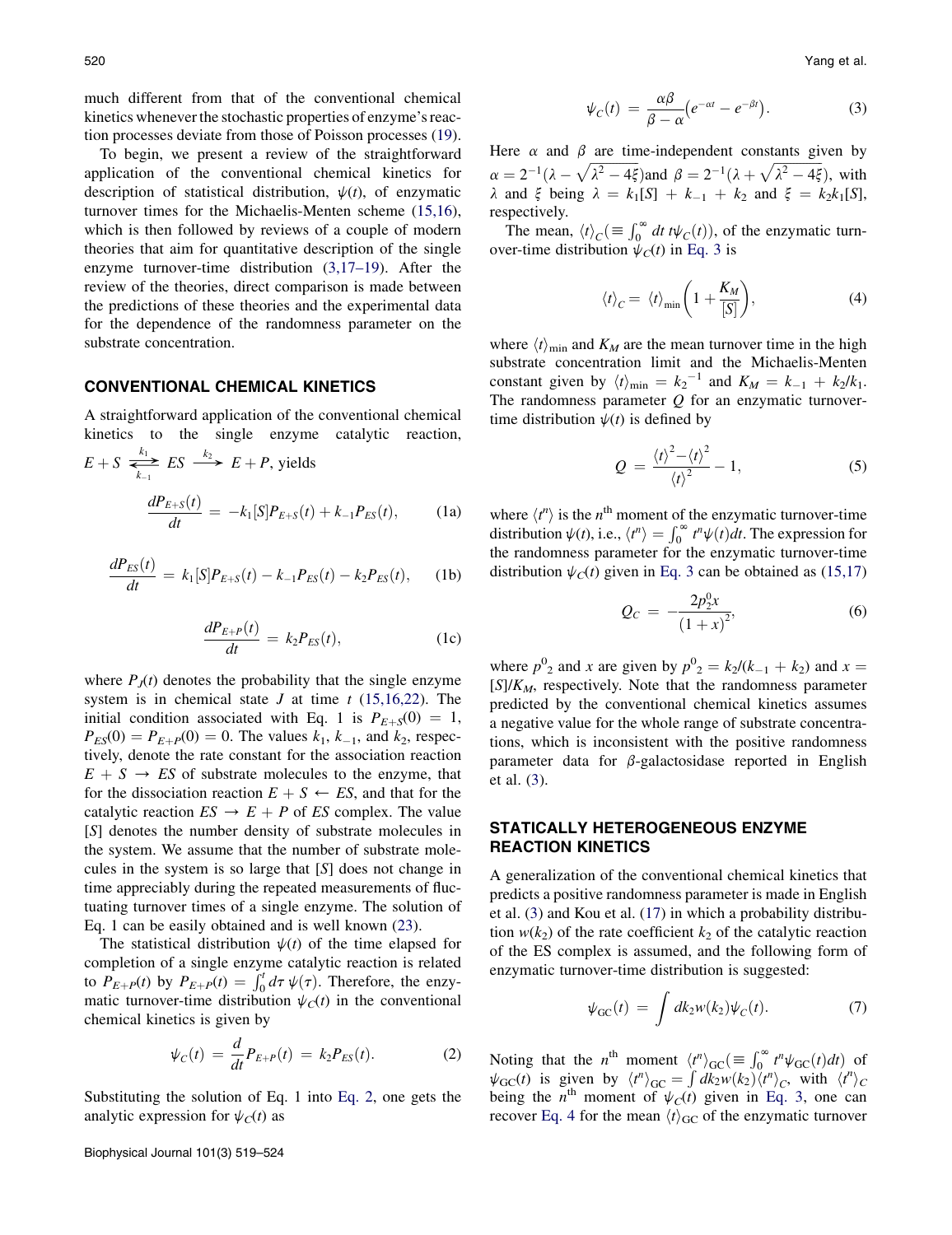distribution  $\psi_{\text{GC}}(t)$  with  $K_M$  in Eq. 4 being replaced by  $K_M^{\text{GC}} = (k_{-1} + \langle k_2^{-1} \rangle^{-1} w) / k_1$ . Hereafter,  $\langle k_2^{-n} \rangle_w$  is given by  $\langle k_2^{-n} \rangle_w = \int dk_2 w(k_2) k_2^{-n}$ . We obtain the expression of the randomness parameter  $Q_{\text{GC}}$  associated with  $\psi_{\text{GC}}(t)$  as

$$
Q_{\rm GC} = 2 \left[ \frac{\sigma_{k_2^{-1}}^2}{\left\langle k_2^{-1} \right\rangle^2} \frac{\left(1 + p_{-1}^{\rm GC} x\right)^2}{\left(1 + x\right)^2} - \frac{p_2^{\rm GC} x}{\left(1 + x\right)^2} \right].
$$
 (8)

Here,  $\sigma_{k_2}^2$  and x, respectively, denote the variance of  $k_2^{-1}$ and the<sup>2</sup> substrate concentration in unit of  $K_M^{\text{GC}}$ , i.e.,  $\sigma_{k_2^{-1}}^2 = \langle k_2^{-2} \rangle - \langle k_2^{-1} \rangle^2$  and  $x = [S] / K_M^{GC}$ .  $p_{-1}^{GC}$  and  $p_2^{GC}$ <br>in Eq. 8 are defined by  $p_{-1}^{GC} \equiv k_{-1}/(k_{-1} + \langle k_2^{-1} \rangle^{-1})$  and<br> $p_2^{GC} \equiv \langle k_2^{-1} \rangle^{-1}/(k_{-1} + \langle k_2^{-1} \rangle^{-1})$ . The parameter  $Q_{GC}$  in Eq. 8 correctly reduces to  $Q_C$  in Eq. 6 in the absence of fluctuation of  $k_2$ , or in the small  $\sigma_{k-1}^2$  limit. However, for any distribution  $w(k_2)$  of  $k_2$  with a finite variance,  $Q_{\text{GC}}$  deviates from  $Q_C$ . Note that  $Q_{\text{GC}}$  can assume a positive value whereas  $Q_C$  cannot; in this sense,  $Q_{GC}$  provides a better description for the positive randomness parameter data of the  $\beta$ -galactosidase enzyme investigated in English et al. ([3\)](#page-5-0). However, the behavior of  $Q_{\text{GC}}$  given in Eq. 8 is qualitatively different from the experimental data, which will be discussed in more detail shortly.

#### KINETICS FOR A RENEWAL REACTION PROCESS

Recently, a new type of chemical kinetics is developed for description of a single molecule reaction composed of possibly non-Poisson elementary reaction processes ([18,19](#page-5-0)). In this approach, the turnover-time distribution  $\psi(t)$  of the single enzyme reaction is represented in terms of the reaction time distributions,  $\phi_1^0(t)$ ,  $\phi_{-1}(t)$ , and  $\phi_2(t)$ for the three elementary reaction processes,  $E + S \xrightarrow{\phi_1^0(t)} ES$ ,  $E + S \stackrel{\phi_{-1}(t)}{\longleftarrow} ES$ , and  $ES \stackrel{\phi_2(t)}{\longrightarrow} E + P$ . The reaction time distribution (RTD) for each of the elementary reactions represents the probability density of the time elapsed for a completion of the elementary reaction process. The precise definition of  $\phi_1^0(t)dt$  is the probability that the enzyme-substrate association reaction,  $E + S \rightarrow ES$ , is completed in time interval  $(t, t + dt)$ , given that the reaction begins at time 0. Here, the superscript 0 in  $\phi_1^0(t)$  signifies that the RTD of the enzyme-substrate encounter process is normalized, i.e.,  $\int_0^\infty d\tau \phi_1^0(\tau) = 1$ .

On the other hand,  $\phi_{-1(2)}(t)dt$  denotes the probability that the dissociation (catalytic) reaction of ES complex is completed in time interval  $(t, t + dt)$ , given that the ES complex is prepared at time 0. In contrast to  $\phi_1^0(t)$ , the terms  $\phi_{-1}(t)$  or  $\phi_2(t)$  for the dissociation or catalytic reaction of the ES complex do not satisfy the normalization condition; instead,  $\int_0^\infty \phi_{-1}(t) dt$  and  $\int_0^\infty dt \phi_2(t)$  are the probability  $p_{-1}$ of dissociation and the probability  $p_2$  of catalytic reaction of the ES complex, respectively, so that their sum is normalized, i.e.,  $\int_0^\infty dt [\phi_{-1}(t) + \phi_2(t)] = 1$ . The relation of the

enzymatic turnover-time distribution  $\psi$  to the reaction time distributions,  $\phi_1^0$ ,  $\phi_{-1}$ , and  $\phi_2$ , of the elementary reaction processes is given in Laplace domain as

$$
\widehat{\psi}(u) = \frac{\widehat{\phi}_1^0(u)\widehat{\phi}_2(u)}{1 - \widehat{\phi}_1^0(u)\widehat{\phi}_{-1}(u)}.
$$
\n(9)

In Eq. 9,  $\hat{f}(u)$  denotes the Laplace transform of  $f(t)$ , defined by  $\widehat{f}(u) = \int_0^\infty dt \exp(-ut)f(t)$ .

When the elementary reaction processes composing the enzyme reaction are Poisson processes,  $\psi(t)$ , the Laplace transform of which is given in Eq. 9, reduces to  $\psi_C(t)$ . The RTD,  $\phi_1^0(t)$ , of the Poisson enzyme-substrate<br>encounter process  $(E + S \longrightarrow ES)$  is given by  $\phi_1^0(t) = k_1[S] \exp(-k_1[S]t)$ . The RTD,  $\phi_{-1}(t)$  and  $\phi_2(t)$  for the dissociation  $(E + S \leftarrow ES)$  and the catalytic reaction  $(ES \rightarrow E + P)$  of the ES complex, are given by  $\phi_{-1}(t) = \phi_{-1}^{0}(t) \int_{t}^{\infty} d\tau \phi_{2}^{0}(\tau)$  and  $\phi_{2}(t) =$  $\phi_2^0(t) \int_t^\infty d\tau \phi_{-1}^0(\tau)$ , respectively ([21\)](#page-5-0), where  $\phi_{-1/(2)}^0(t)$ denotes the normalized one-channel reaction-time distribution for the dissociation (catalytic reaction) of the ES complex in the absence of the competing catalytic reaction (dissociation). When both the dissociation and the catalytic reaction of the ES complex are Poisson processes,  $\phi^0_{-1}(t)$ and  $\phi^0_2(t)$  are given by  $k_{-1}$  exp( $-k_{-1}t$ ) and  $k_2$  exp( $-k_2t$ ), respectively; therefore,  $\phi_{-1}(t)$  and  $\phi_2(t)$  become  $\phi_{-1}(t)$  =  $k_{-1}$  exp[ $-(k_{-1} + k_2)t$ ] and  $\phi_2(t) = k_2$  exp[ $-(k_{-1} + k_2)t$ ]. Substituting  $\hat{\phi}_1^0(u) = k_1[S]/(u + k_1[S]), \quad \hat{\phi}_{-1}(u) = k_{-1}/(u)$  $(u + k_{-1} + k_2)$ , and  $\hat{\phi}_2(u) = k_2/(u + k_{-1} + k_2)$  into Eq. 9, one gets

$$
\widehat{\psi}(u) = \frac{\xi}{u^2 + \lambda u + \xi},\tag{10}
$$

where  $\lambda$  and  $\xi$  are given by  $\lambda = k_1[S] + k_{-1} + k_2$  and  $\xi =$  $k_2k_1[S]$ . The inverse Laplace transform of  $\psi(u)$  given in Eq. 10,  $\psi(t)$ , is equal to  $\psi_C(t)$  predicted by the conventional chemical kinetics.

In the single enzyme reaction, the enzyme-substrate encounter process may be approximated as a simple Poisson process in the steady state. However, the dissociation or the catalytic reaction of the ES complex may not be a Poisson process, as the reactivity of the ES complex is dynamically fluctuating in line with the conformational dynamics of the ES complex [\(24](#page-5-0)). For a given conformation of the ES complex, the reaction of the ES complex can still be a non-Poisson process when the substrate or product escape process out of the enzyme molecule is a complex one involving a number of different intermediate states and multiple reaction channels ([19\)](#page-5-0). Depending on the microscopic reaction dynamics of the ES complex, the functional form for  $\phi_{-1}(t)$  and  $\phi_2(t)$  can be various. However, it is possible to obtain the expression for the mean  $\langle t \rangle$  and the randomness parameter  $Q$  of enzymatic turnover-time distribution  $\psi(t)$  without assuming a particular functional form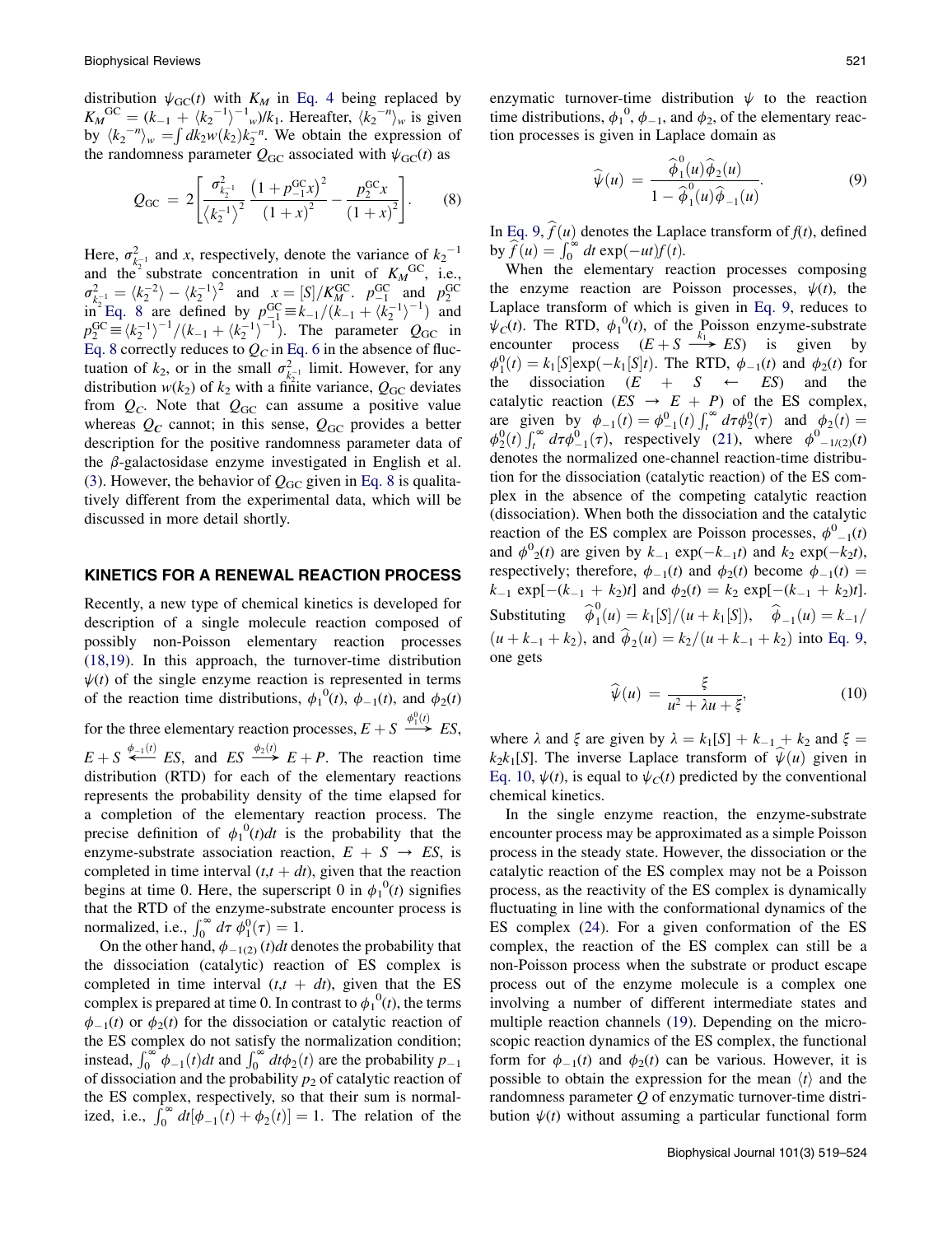<span id="page-3-0"></span>for  $\phi_{-1}(t)$  and  $\phi_2(t)$ . The expression for the mean of enzymatic turnover-time distribution  $\psi(t)$  conforms to the conventional MM equation, Eq. 4, which is given by ([18,19](#page-5-0))

$$
\langle t \rangle = \frac{\overline{n} + 1}{k_1[S]} + \overline{n} \langle t_{-1} \rangle + \langle t_2 \rangle. \tag{11}
$$

Here  $\overline{n}$  is the average number of dissociation event per each enzymatic turnover given by  $\overline{n} = p_{-1}/p_2$  with  $p_{-1(2)}$  being the reaction probability,  $\int_0^\infty dt \phi_{-1(2)}(t)$ , of ES complex for the dissociation (catalytic) reaction,  $ES \rightarrow E + S(P)$ . In Eq. 11,  $\langle t_{-1(2)} \rangle$  denotes the mean dissociation (catalytic) reaction time of the ES complex in the presence of the competing catalytic (dissociation) reaction, defined by  $\int_0^\infty dt \, t \phi_{-1(2)}(t) / p_{-1(2)}$ . From the comparison between Eqs. 4 and 11,  $K_M$  and  $\langle t \rangle_{\text{min}}$  can be identified as  $K_M =$  $(k_1 \langle t_{ES} \rangle)^{-1}$  and  $\langle t \rangle_{\text{min}} = \langle t_{ES} \rangle / p_2$ , where  $\langle t_{ES} \rangle$  is the mean lifetime of the ES complex, defined by  $\langle t_{ES} \rangle = p_{-1} \langle t_{-1} \rangle +$  $p_2 \langle t_2 \rangle$ . In comparison, the expression for the randomness parameter  $Q$  calculated from Eq. 9 is much different from  $Q_C$  or  $Q_{GC}$  ([19\)](#page-5-0):

$$
Q = Q_{\infty} \frac{x(x - \eta)}{(x + 1)^2}.
$$
 (12)

Here  $Q_{\infty}$ ,  $\eta$ , and x are given by  $Q_{\infty} = p_2 q_{ES} / \langle t_{ES} \rangle^2$ ,  $\eta = 2p_2$  $\langle t_2 \rangle / (Q_\infty \langle t_{ES} \rangle)$ , and  $x = [S]/K_M$  with  $q_{ES}$  being defined by  $q_{ES} = p_2(\langle t^2 \rangle) - 2\langle t_2 \rangle^2) + p_{-1}(\langle t^2 \rangle)$  $\langle t_{-1} \rangle - 2 \langle t_{-1} \rangle \langle t_2 \rangle$ ). The value  $q_{ES}$  is the parameter representing the stochastic property of the reactions of the ES complex. When the dissociation and the catalytic reaction processes of the ES complex are Poisson processes,  $q_{ES}$  vanishes and  $Q$  in Eq. 12 reduces to  $Q_C$  in Eq. 6. It is known that  $q_{ES}$  appearing in  $Q_{\infty}$  of Eq. 12 assumes a positive value if the reaction processes of ES complex is a generalized Poisson process of which rate coefficient,  $k_{-1}(\mathbf{r})$  or  $k_2(\mathbf{r})$ , is dependent on microscopic configuration r of the ES complex. On the other hand,  $q_{ES}$  assumes a negative value when the reaction of  $ES$ complex is a multistep reaction composed of consecutive Poisson reaction processes,  $ES = I_1 \rightleftharpoons \cdots \rightleftharpoons I_n \rightarrow E + S(P)$ , with  $I_k$  being the  $k^{\text{th}}$  intermediate state during the reaction of ES complex [\(19](#page-5-0)).

Equations 11 and 12 for the mean turnover time and the randomness parameter hold regardless of whether the normalized reaction time distribution  $\phi_{-1}(t)/p_{-1}$  for the dissociation reaction of ES complex is the same as  $\phi_2(t)$ /  $p_2$  for the catalytic dissociation reaction. That is to say, in the analysis of the mean turnover time and the randomness parameter, one can map the model considered above into the simpler model in which  $\phi_{-1}(t)/p_{-1}$  is the same as  $\phi_2(t)/p_2$ . For the latter model, the physical interpretation of  $q_{ES}$  and  $\eta Q_{\infty}$  in Eq. 12 becomes simpler;  $q_{ES}$  is the variance  $\langle t^2_{ES} \rangle$  –  $\langle t_{ES} \rangle^2$  of the conformation-dependent mean lifetime of the ES complex and  $\eta Q_{\infty}$  is twice the success probability  $p_2$ of the catalytic reaction of the ES complex. From the analysis of the experimental randomness parameter data along with the mean turnover time data with use of the latter model, one can separately extract values of the physical parameters  $p_2$ ,  $\langle t_{ES} \rangle$ ,  $\langle t_{ES}^2 \rangle - \langle t_{ES} \rangle^2$ , and  $k_1$  of the enzyme reaction system.

# COMPARISON TO EXPERIMENTAL RANDOMNESS PARAMETER DATA

In Fig. 1, we make a direct comparison between the predictions of the above-mentioned theories for the randomness parameter and the experimental randomness parameter data reported in English et al. [\(3](#page-5-0)). The parameter  $Q_C$  given in Eq. 6 yields a negative value for any substrate concentration, inconsistent with the experimental randomness parameter data. In comparison,  $Q_{\text{GC}}$  in Eq. 8 yields a positive value for the randomness parameter. However, as shown in Fig. 1, the dependence of  $Q_{\text{GC}}$  on substrate concentration appears much different from the experimental randomness parameter data. The randomness parameter  $Q_{\rm GC}$  calculated from  $\psi_{GC}(t)$  looks nearly constant at all substrate concentrations investigated in English et al. [\(3](#page-5-0)), whereas the experimental randomness parameter data exhibit a strongly nonlinear behavior. Particularly, the behavior of the randomness parameter  $Q_{\text{GC}}$  predicted by  $\psi_{GC}(t)$  is qualitatively different from the experimental data in the low substrate concentration regime. The parameter  $Q_{\text{GC}}$  yields the following



FIGURE 1 Comparison between the results of the previously reported theories and the experimental data for the randomness parameter data of enzymatic turnover times. (Solid circles and solid squares) Randomness parameter data reported in English et al. ([3\)](#page-5-0) for  $\beta$ -galactosidase catalyzing the hydrolysis of RGP. (Black line) The result, Eq. 6, of the conventional chemical kinetics, which is always negative ([15,16\)](#page-5-0). (Blue line) The result, Eq. 8, obtained from the enzymatic turnover-time distribution proposed in English et al. [\(3](#page-5-0)) and Kou et al. [\(17](#page-5-0)). (Red line) The result, Eq. 12, of the single molecule kinetics for non-Poisson renewal reaction processes [\(18,19\)](#page-5-0).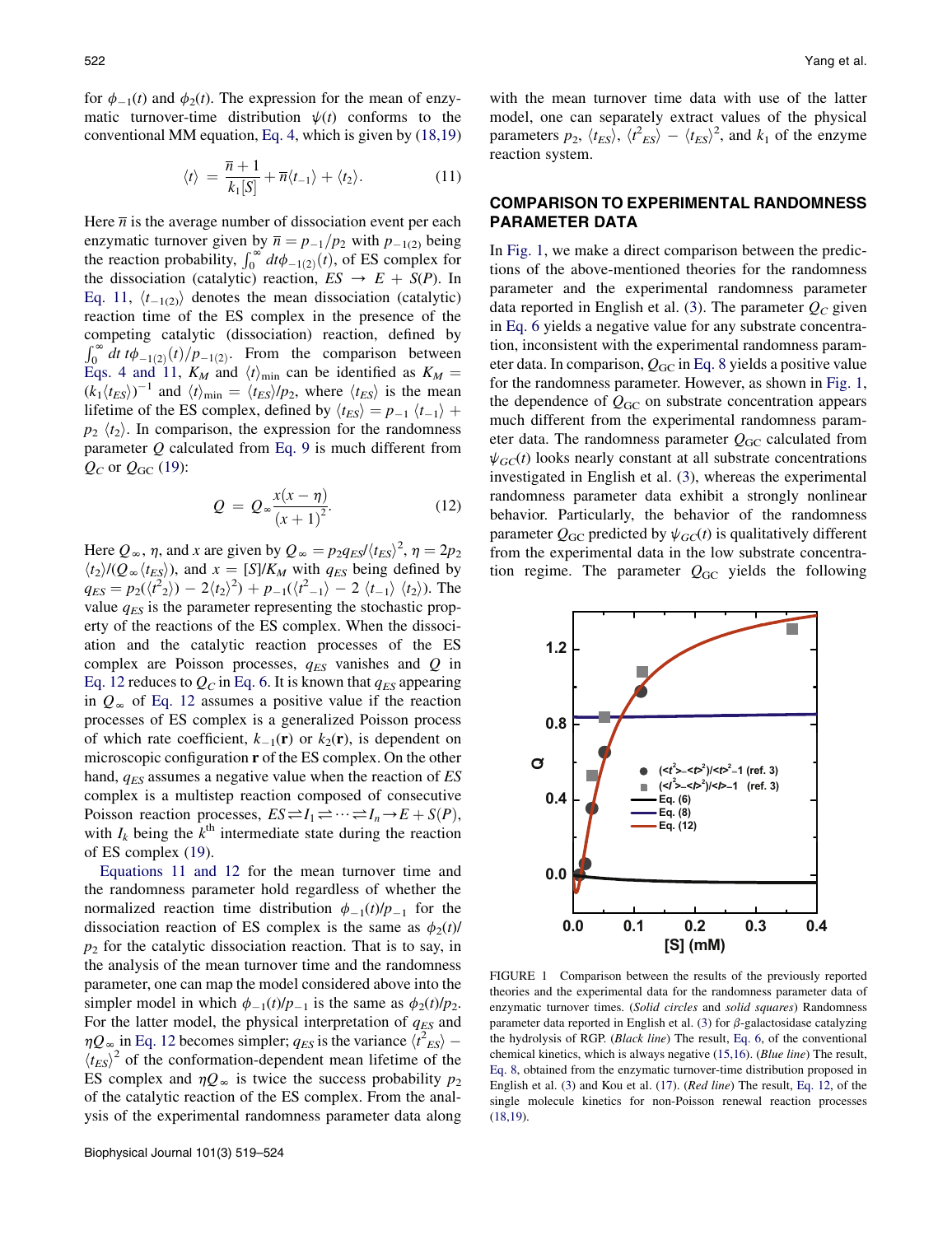<span id="page-4-0"></span>expression for the randomness parameter  $Q_0$  in the low substrate concentration limit,

$$
Q_0\left(\equiv \lim_{\substack{|S|\to 0}} \frac{\langle t^2 \rangle - \langle t \rangle^2}{\langle t \rangle^2} - 1\right) = \frac{2\left(\langle k_2^{-2} \rangle_w - \langle k_2^{-1} \rangle_w^2\right)}{\langle k_2^{-1} \rangle_w^2},\quad(13)
$$

which could not vanish for any probability density function  $w(k_2)$  with a finite variance. This fact indicates that  $\psi_{GC}(t)$ cannot be the correct enzymatic turnover-time distribution of the  $\beta$ -galactosidase enzyme investigated in English et al. ([3\)](#page-5-0), for any choice of  $w(k_2)$ . In producing the curves for  $Q_{\text{GC}}$ in [Fig. 1](#page-3-0), the values of the adjustable parameters and the functional form of  $w(k_2)$  are chosen as given in English et al. ([3\)](#page-5-0).

As a matter of fact,  $\psi_{GC}(t)$  is the exact enzymatic turnover-time distribution for such statically heterogeneous enzymes in which each enzyme has constant values for rate constants,  $k_1$ ,  $k_{-1}$ , and  $k_2$  throughout the experiment but the value of  $k_2$  is different from enzyme to enzyme, distributed over the enzymes according to  $w(k_2)$ . In the latter system, each enzyme has a turnover-time distribution  $\psi_C(t)$ with different values of  $k_2$  from each other, and the average of the turnover-time distribution over the enzymes with equal weight for every enzyme results in  $\psi_{GC}(t)$ . However, the behavior of the randomness parameter data reported in English et al. [\(3](#page-5-0)) is inconsistent with that of the statically heterogeneous enzyme model.

We find that  $Q$  given in Eq. 12 provides an excellent quantitative description of the randomness parameter data unless we set the value of the  $MM$  constant,  $K_M$ , to be the same as that reported in English et al. [\(3\)](#page-5-0). (Note also that the value of  $K_M$  reported in English et al. ([3\)](#page-5-0) is 380 mM. With use of the latter value of  $K_M$ , Eq. 12 could not provide a good quantitative description of the randomness parameter data. See Fig. 5 of Jung et al. ([19\)](#page-5-0).) The values of the extracted parameters are given by  $Q_{\infty} = 1.57$  and  $\eta = 0.624$ , and  $K_M \approx$ 20  $\mu$ M, which yield  $p_2 \approx 0.49$ , and  $(\langle t^2_{ES} \rangle - \langle t_{ES} \rangle^2) / \langle t_{ES} \rangle^2 \approx$ 3.2. Using the value of  $1/\langle t \rangle_{\text{min}}$  as 730 s<sup>-1</sup>, extracted from the mean turnover-time analysis in English et al. [\(3](#page-5-0)), we can determine the value of the mean lifetime  $\langle t_{ES} \rangle$  of the ES complex:  $\langle t_{ES} \rangle = p_2 \langle t_{\text{min}} \rangle = 0.67 \text{ ms}$ . In addition, the value of the bimolecular rate coefficient  $k_1$  associated with the enzyme-substrate encounter reaction can be obtained from the *MM* constant by  $k_1 = 1/(K_M \langle t_{ES} \rangle) \cong 7.46 \times 10^7 \,\mathrm{M}^{-1} \,\mathrm{s}^{-1}$ .

We finish by noting that the single enzyme reaction is not really a renewal process, as the turnover-time distribution of an enzyme would change in time in line with thermal fluctuations of the enzyme's conformation with a wide range of timescales. For this reason, the enzymatic turnover times are correlated, and the renewal kinetics would not be enough for a quantitative description of the turnover-events' counting statistics or the probability  $P_m(T)$  where we observe m enzymatic turnover reactions in observation time  $T(11,12,14)$  $T(11,12,14)$ . (For a renewal process, the randomness parameter  $Q$  in this review is the same as Mandel's  $Q$  parameter, which has been analyzed in the context of photon statistics; see Barkai et al.  $(25)$  $(25)$ . The randomness parameter  $Q$  can be different from Mandel's Q parameter for nonrenewal processes such as a single enzyme reaction.) However, when the observation time is much longer than the conformational relaxation time of the ES complex, the distribution of single enzymatic turnover times can be described byEq. 9 ([19\)](#page-5-0). For a particular realization of a single enzymatic turnover, the enzymatic turnover time *t* is given by  $t = t_1 + n(t_{-1} + t_1) + t_2$ , where  $t_1, t_{-1}$ , and  $t_2$ , respectively, denote the reaction times associated with  $E +$  $S \rightarrow ES, E + S \leftarrow ES$ , and  $ES \rightarrow E + P$ , and *n* denotes the number of dissociation-association cycles realized during the single enzymatic turnover.

As long as the probability density functions of reaction times,  $t_{-1}$  and  $t_2$ , of the ES complex are independent of the number,  $n$ , of dissociation-association cycles in the single enzymatic turnover, the joint probability  $\psi_n(t)dt$ that the single enzymatic turnover time lies between  $t$  and  $t + dt$  and *n* cycles of dissociation-association reactions occur during the single enzymatic turnover can be represented as  $\widehat{\psi}_n(u) = \widehat{\phi}_1^0(u)[\widehat{\phi}_{-1}(u)\widehat{\phi}_1^0(u)]^n \widehat{\phi}_2(u)$  in the Laplace domain for any value of *n*. Note that  $\int_0^\infty dt \psi_n(t) =$  $\hat{\psi}_n(0) = (1 - p_2)^n p_2$  is nothing but the probability that the ES complex suffers  $n$  cycles of dissociation-association reactions during a single enzymatic turnover. Note, in addition, that  $\sum_{n=0}^{\infty} \psi_n(t)$  yields the single enzymatic turnovertime distribution for which the Laplace transform is given in Eq. 9.

This result indicates that the only assumption involved in Eq. 9 is that probability density functions of reaction times,  $t_{-1}$  and  $t_2$ , of the ES complex are independent of the number, n, of dissociation-association cycles suffered by the ES complex in a single enzymatic turnover. The significant assumption in the derivation of Eq. 12 from Eq. 9 is that the substrate-enzyme association reaction has a constant steady-state reaction rate, which is widely accepted and also assumed in English et al. ([3\)](#page-5-0). Nevertheless, when the substrate concentration is low enough, the latter assumption may not hold and the substrate-enzyme association may not be a Poisson process. Effects of the non-Poisson substrateenzyme association reaction on the mean and the randomness parameter of single enzyme turnover times will be discussed elsewhere shortly.

This work was supported by the Korea Research Foundation Grant funded by the Korean Government (KRF-C00180) and by the Priority Research Centers Program through the National Research Foundation of Korea (NRF 2009-0093817). R.J.S. and J.C. acknowledge support by the Army Research Office-Department of Defense. J.C. also acknowledges support by the SMART program.

#### REFERENCES

1. Velonia, K., O. Flomenbom, ..., F. C. de Schryver. 2005. Singleenzyme kinetics of CALB-catalyzed hydrolysis. Angew. Chem. Int. Ed. 44:560–564.